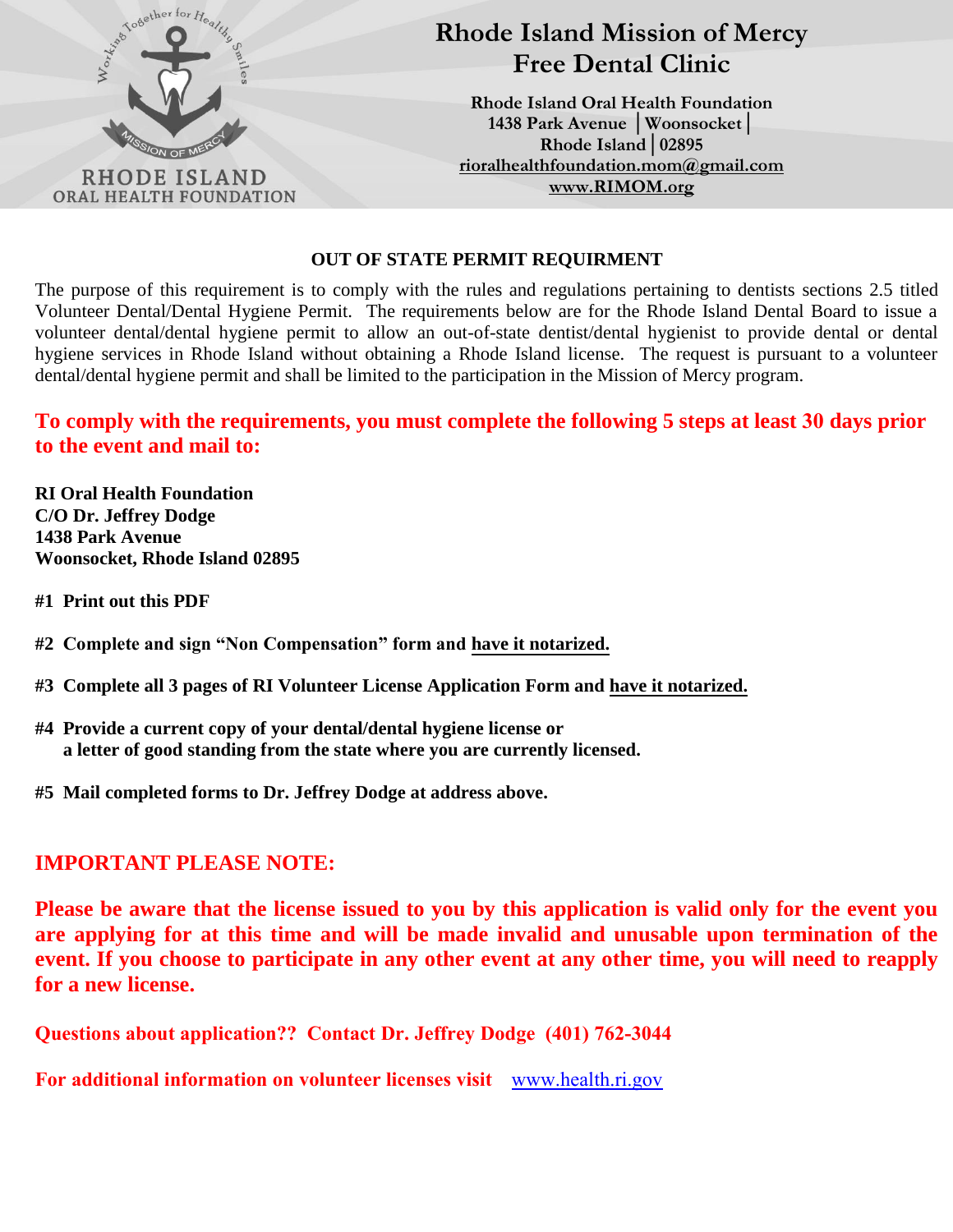

 $\overline{\phantom{a}}$ 

## **Rhode Island Mission of Mercy Free Dental Clinic**

**Rhode Island Oral Health Foundation 1438 Park Avenue │Woonsocket│ Rhode Island│02895 [rioralhealthfoundation.mom@gmail.com](mailto:rioralhealthfoundation.mom@gmail.com) [www.RIMOM.org](http://www.rimom.org/)**

**Applicant Non Compensation Form** 

| Date                                                         |                                                                                                                                                                                                                                                                                                              |
|--------------------------------------------------------------|--------------------------------------------------------------------------------------------------------------------------------------------------------------------------------------------------------------------------------------------------------------------------------------------------------------|
| Name                                                         |                                                                                                                                                                                                                                                                                                              |
| Home Address                                                 | <b>Work Address</b>                                                                                                                                                                                                                                                                                          |
| City, State, Zip                                             | City, State, Zip                                                                                                                                                                                                                                                                                             |
| Social Security Number                                       | Date of Birth                                                                                                                                                                                                                                                                                                |
| <b>Dental Education</b>                                      |                                                                                                                                                                                                                                                                                                              |
|                                                              | I certify that I will receive no compensation for any dentistry or dental hygiene services from the Rhode Island Oral<br>Health Foundation rendered in Rhode Island while I am in the possession of a volunteer dental permit.                                                                               |
| Signature                                                    |                                                                                                                                                                                                                                                                                                              |
|                                                              |                                                                                                                                                                                                                                                                                                              |
|                                                              |                                                                                                                                                                                                                                                                                                              |
|                                                              | On this, the day of _______, 2020, before me a notary public, the undersigned officer, personally appeared<br>, known to me (or satisfactorily proven) to be the person whose name is subscribed to the within<br>instrument, and acknowledged that he executed the same for the purposes therein contained. |
| In witness hereof, I hereunto set my hand and official seal. |                                                                                                                                                                                                                                                                                                              |

Notary Public

\_\_\_\_\_\_\_\_\_\_\_\_\_\_\_\_\_\_\_\_\_\_\_\_\_\_\_\_\_\_\_\_\_\_\_\_\_\_\_\_\_\_\_\_\_\_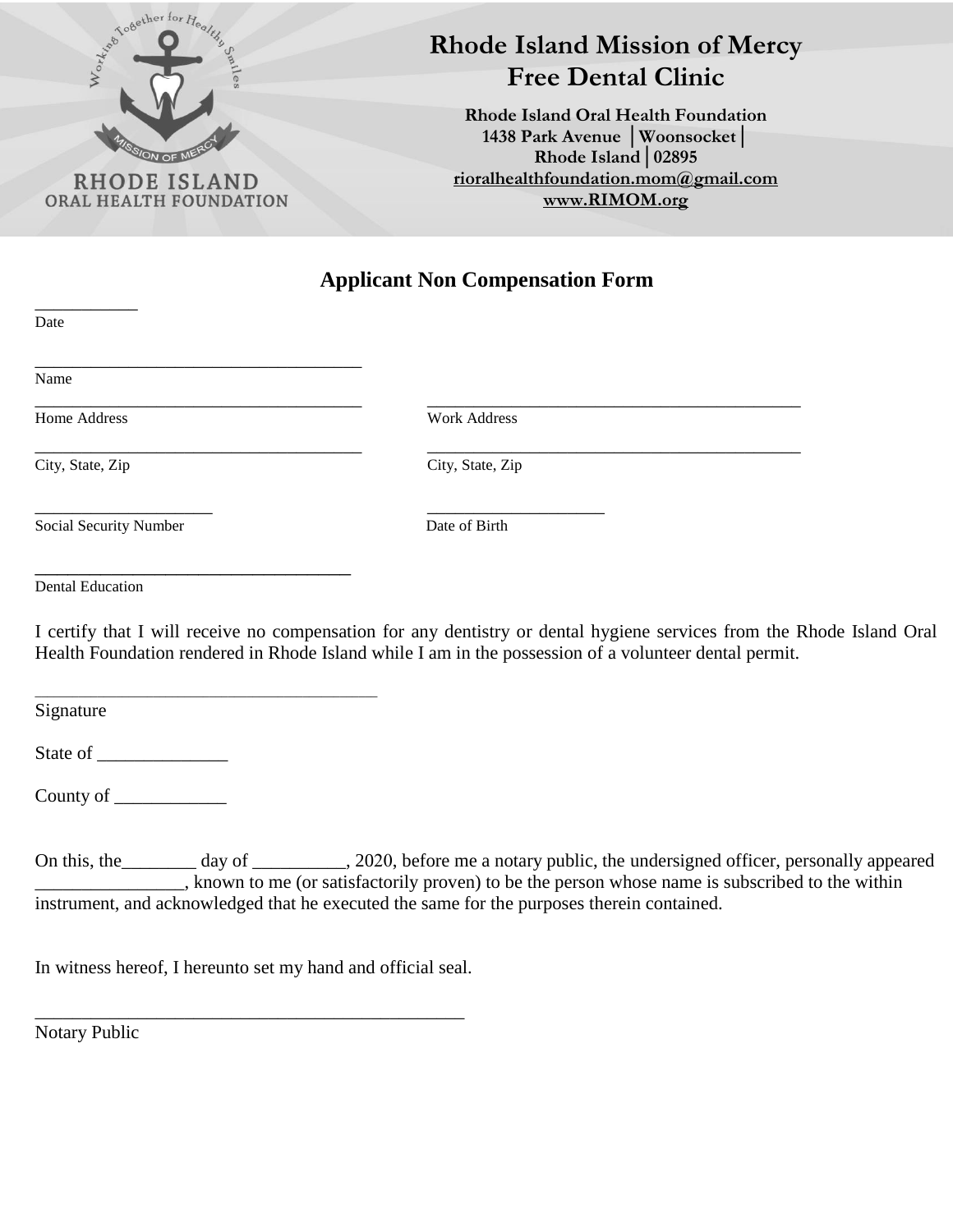

License Verification □ Sponsoring Agency Letter<br>□ Sponsoring Agency Letter<br>□ Continuing Education Compliance



| ***FOR OFFICE USE ONLY*** |  |
|---------------------------|--|
|                           |  |
| ID#                       |  |
| <b>Issue Date</b>         |  |
| License #                 |  |

### **Rhode Island Board of Examiners in Dentistry**

**Room 205** 3 Capitol Hill Providence, RI 02908-5097

Instructions and **License Application for:** 

# **Volunteer License**

Dentist Dental Hygienist

Applicant - Print Name (First/MI/Last)

LICCINC<sup>#</sup>

Name<sub>-</sub>

Rovised 01/30/2013 Jcp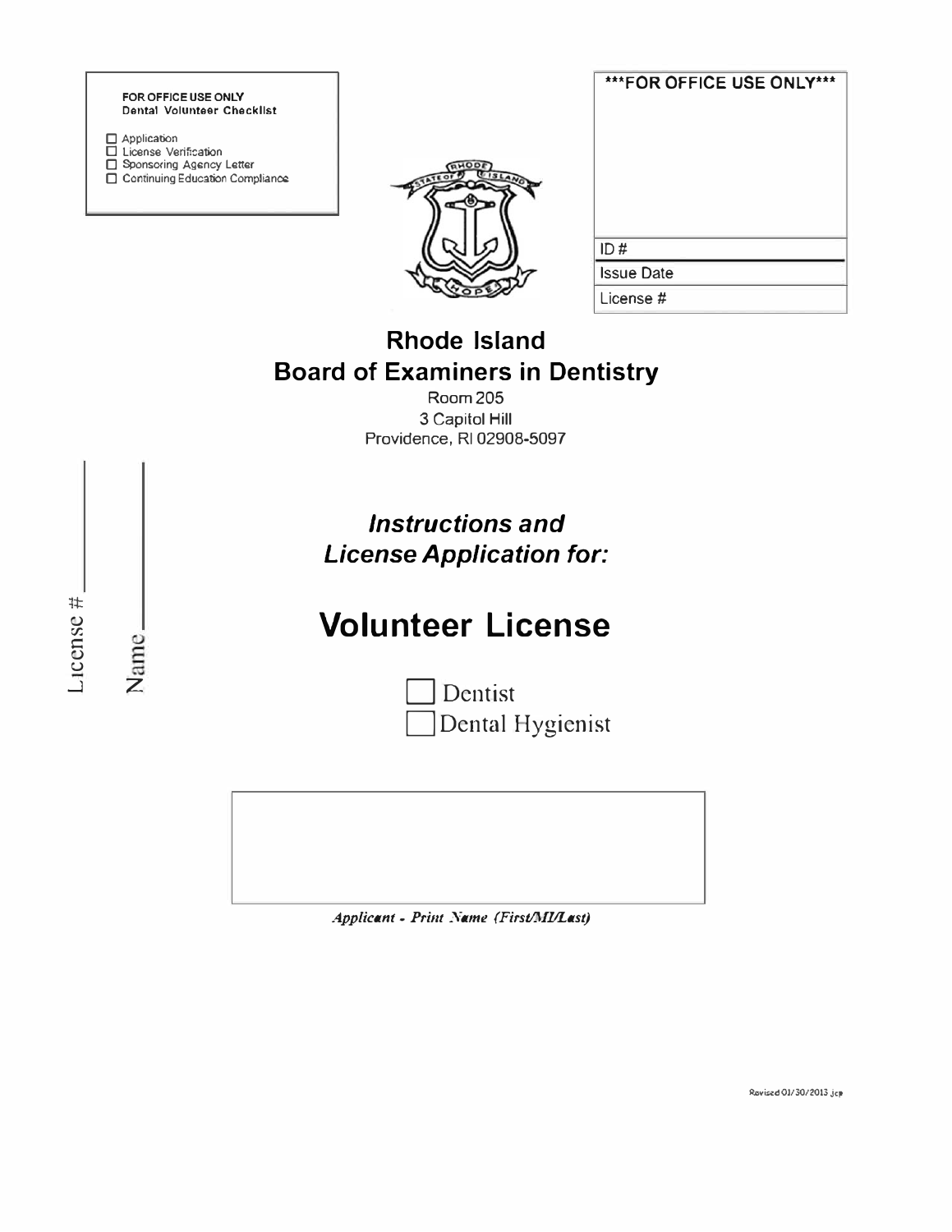

### State of Rhode Island Board of Examiners in Dentistry

Refer to the Application Instructions when completing these forms. Type or block print only. Do not use felt-tip pens. 1. Name(s) All questions MUST be answered. Enter "NA" for any question that is NOT APPLICABLE. This is the name that will be printed on your License/Permit/ Certificate and First Name reported to those who inquire about your Middle Name License/ Permit/ Certificate. Do not use nicknames, etc. Sumarre, (Lest Name) Suffix (i.e., Jr., Sr., II, III) Degree (DMD,DDS) Maiden, if applicable Name(s) under which originally licensed in another state, if different from above (First, Middle, Last). "Pursuant to Title 5, Chapter 76, of the Rhode Island General Laws, 2. Social Security as amended, I attest that I have filed all applicable tax returns and **Number** U.S. Social Security Number paid all taxes owed to the State of Rhode Island, and I understand that my Social Security Number (SSN) will be transmitted to the Divison of Taxation to verify that no taxes are owed to the State." 3. Home **Address** 1st Line A om Number, etc. It is your responsibility to notify the board of all address changes. Second Line Address (Number and Street) <del>cay</del> Zip Code Country, If NOT U.S. Postal Code, If NOT U.S. Home Phone Home Fax Email Address (Format for email address is Usemame@domain e.g. applicant@isp.com) 4. Sponsoring RAL **H** E  $T$  $F|O|U$  $R$  $\mathbf{I}$ οl l al  $\lfloor$  $H$ N D  $\overline{A}$ O т Agency Name Name of Business/Work Location and Address  $P$  $A$  $R$  $K$  $\overline{A}$  $V \vert E$  $\overline{N}$   $\overline{U}$  $4|3|8$ ΙE  $1$ 1st Line Address (Department/Suite/Room Number, etc. If sponsored by more then one agency, please attach a separate sheet Second Line Address (Number and Street) with the required information. w  $O|O|$  N  $S|O|C|K$  $\mathsf E$  $\mathsf{T}$  $R|I$  $0|2|8$ 9 5 জৈ Country, If NOT U.S. Postal Code, If NOT U.S.

It is your responsibility to notify the board of all locations where you will be providing dental/dental hygiene services. A notarized statement from each sponsoring agency, institution, corporation, association or health care program on a form prescribed by the board, whereby he or she agrees unequivocally not to receive compensation for any dentistry or dental hygiene services he or she may render while in possession of this special license.

 $|7|6|2|$ 

 $4|0|1$ 

Rusiness Phone

 $3|0$ 

 $|4|4$ 

 $769$ 

 $0|6|0|3$ 

 $4|0|1$ 

**Rusingss Fax**